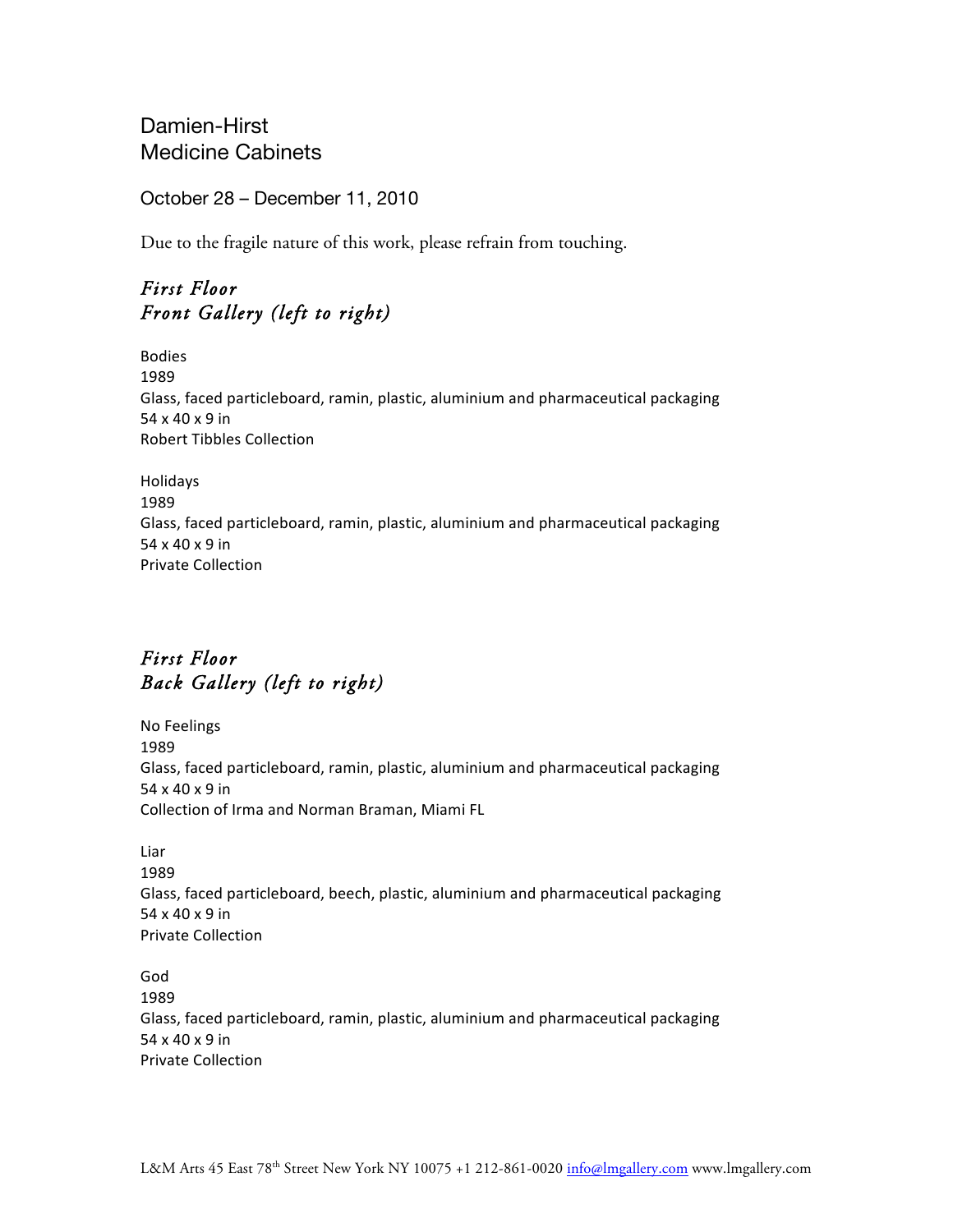Seventeen 1989 Glass, faced particleboard, ramin, plastic, aluminium and pharmaceutical packaging  $54 \times 40 \times 9$  in Private Collection

god 1989 Glass, faced particleboard, ramin, plastic, aluminium and pharmaceutical packaging 54 x 40 x 9 in Private Collection, New York

Problems 1989-2010 Glass, faced particleboard, ramin, wooden dowels, plastic, aluminium and pharmaceutical packaging 54 x 40 x 9 in

Submission 1989 Glass, faced particleboard, beech, wooden dowels, plastic, aluminium and pharmaceutical packaging 54 x 40 x 9 in Galerie Bruno Bischofberger, Zurich

Pretty Vacant 1989 Glass, faced particleboard, ramin, plastic, aluminium and pharmaceutical packaging 54 x 40 x 9 in Collection of Vicki and Kent Logan, fractional and promised gift to the San Francisco Museum of Modern Art

New York 1989 Glass, faced particleboard, beech, pine, ramin, plastic, aluminium and pharmaceutical packaging  $54 \times 40 \times 9$  in Private Collection, courtesy White Cube

E.M.I. 1989 Glass, faced particleboard, beech, wooden dowels, plastic, aluminium and pharmaceutical packaging 54 x 40 x 9 in Udo and Anette Brandhorst Stiftung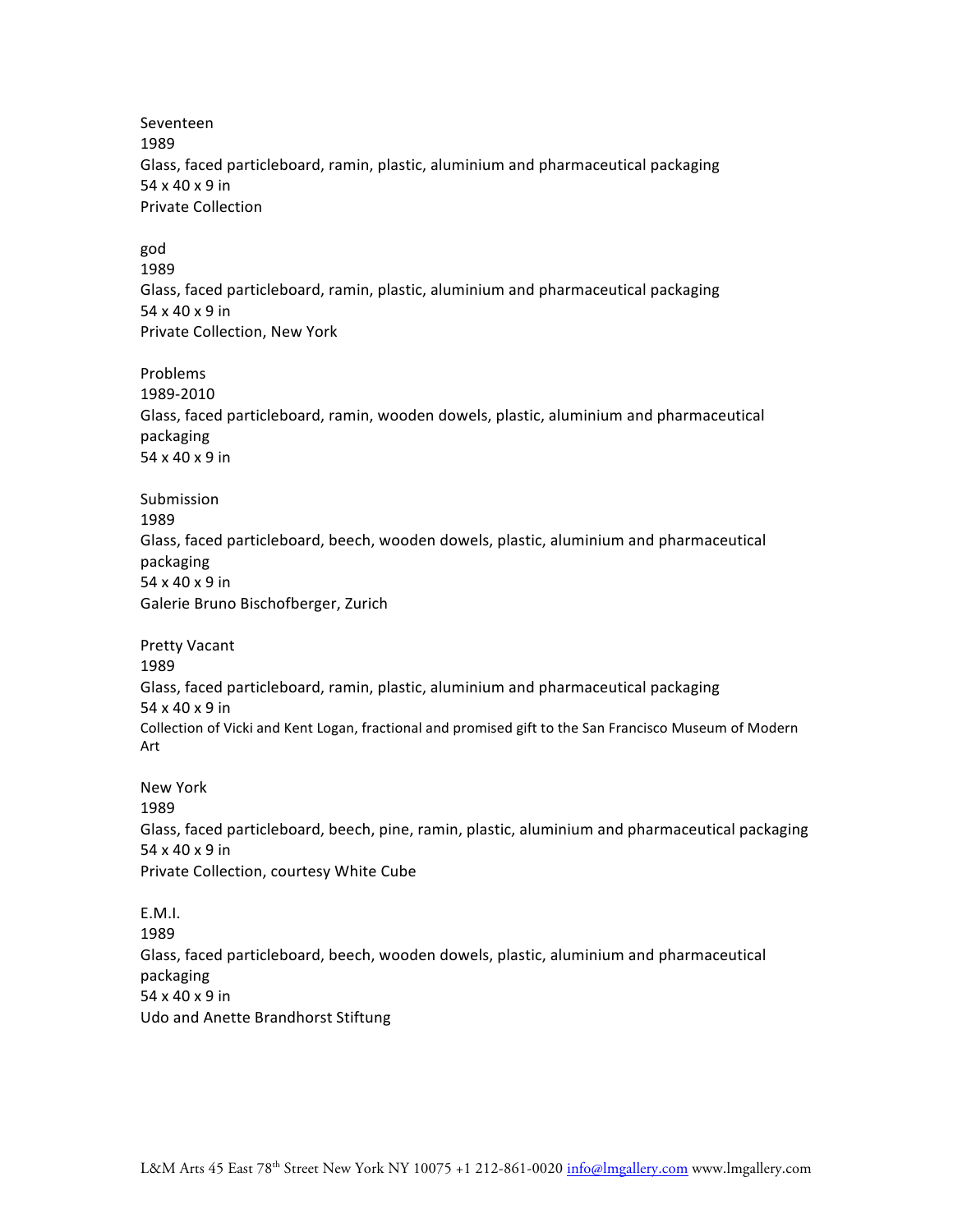### *Second Floor Rotunda*

Vicious Standard Circa 1970s-1980s Oil paint on T-shirt 25 3/8 x 20 7/8 in

Sex Pistols Never Mind The Bollocks Poster 62 x 38 5/8 in

Sex Pistols 7" singles: Pretty Vacant/No Fun (640 109) C'mon Everybody/God Save the Queen (VS272) Pretty Vacant/Sub-mission (WBS8516) Silly Thing/Who Killed Bambi (VS256)

Sex Pistols 7" singles: Anarchy in the UK/Wanna Be Me (640 112) Holidays in the Sun/Satellite (VS191) God Save the Queen/Did You No Wrong (VS181) Pretty Vacant/No Fun (VS184)

#### *Second Floor Back Gallery (left to right)*

Boredom/Nowhere 1995 Glass, faced particleboard, pine, ramin, plastic, aluminium and pharmaceutical packaging 54 x 40 x 9 in

Nothing is a Problem for Me 1992 Glass, painted MDF, ramin, steel, aluminium and pharmaceutical packaging 72 x 108 x 12 in Private Collection, courtesy White Cube

The Sex Pistols 1996-1997 Glass, Formica, MDF, ramin, steel, nickel-plated steel, aluminium, sliding door locks and pharmaceutical packaging 106  $\frac{1}{4}$  x 47 7/8 x 9 7/8 in [x4] Collection of the artist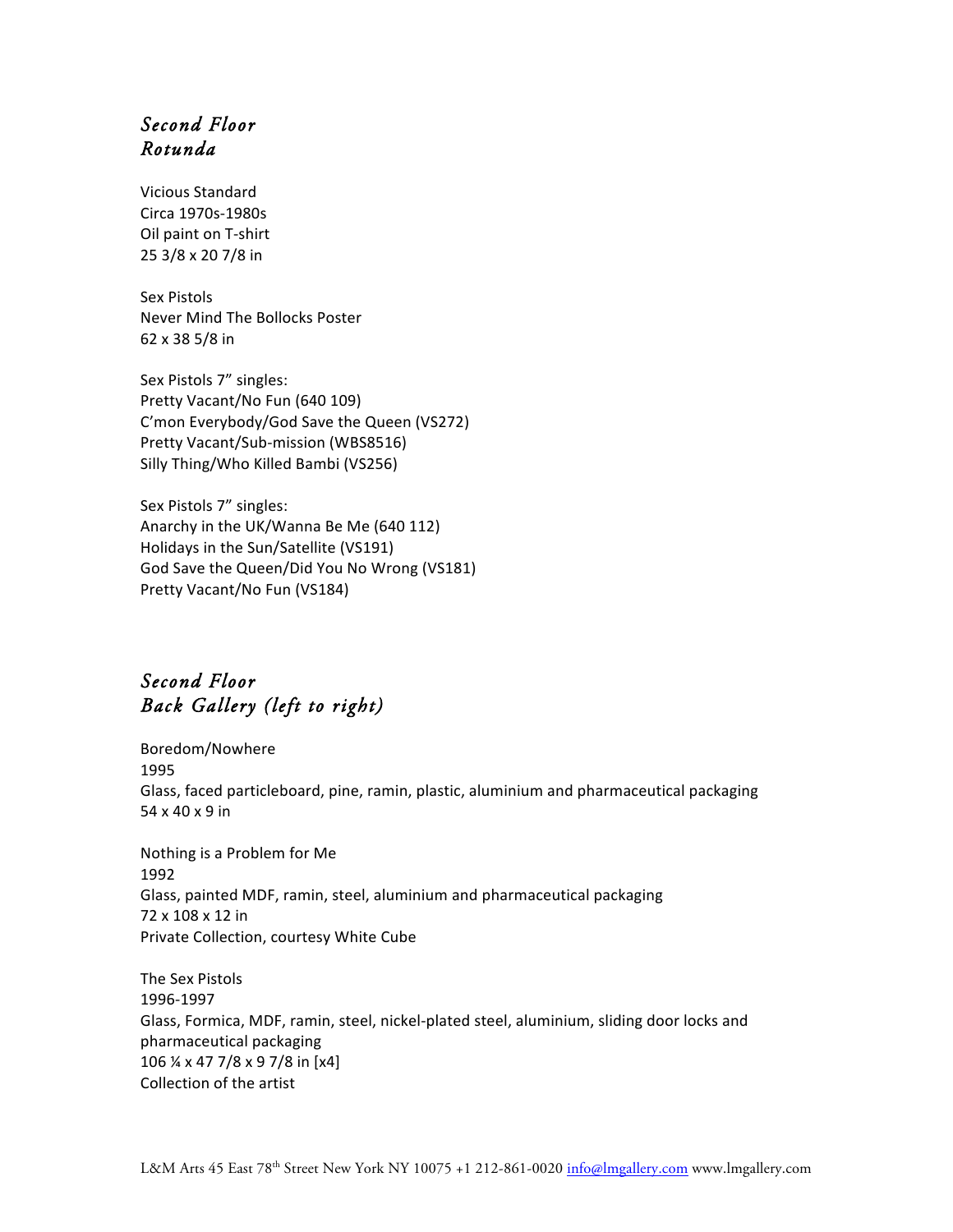Enemy 1988-1989 Glass, painted faced particleboard, ramin, plastic, aluminium and pharmaceutical packaging 54 x 40 x 9 in Collection of the artist

Sinner 1988 Glass, faced particleboard, ramin, plastic, aluminium, anatomical model, scalpels and pharmaceutical packaging 54 x 40 x 9 in Private Collection, courtesy White Cube

Music 1989 Glass, faced particleboard, ramin, plastic, aluminium and pharmaceutical packaging 54 x 40 x 9 in Murderme/From the Estate of Angus Fairhurst

## *Second Floor Front Gallery (left to right, top to bottom)*

Boredom/Nowhere Tartan Circa 1970s-1980s Oil paint on shirt 35 1/8 x 26 7/8 in

Pretty Vacant White Circa 1970s-1980s Oil paint on T-shirt 20 1/4 x 15 3/4 in

Sex Pistols Pretty Vacant Print 30 ¾ x 42 1/8 in

Pretty Vacant Black Circa 1970s-1980s Oil paint on T-shirt 14 1/2 x 18 7/8 in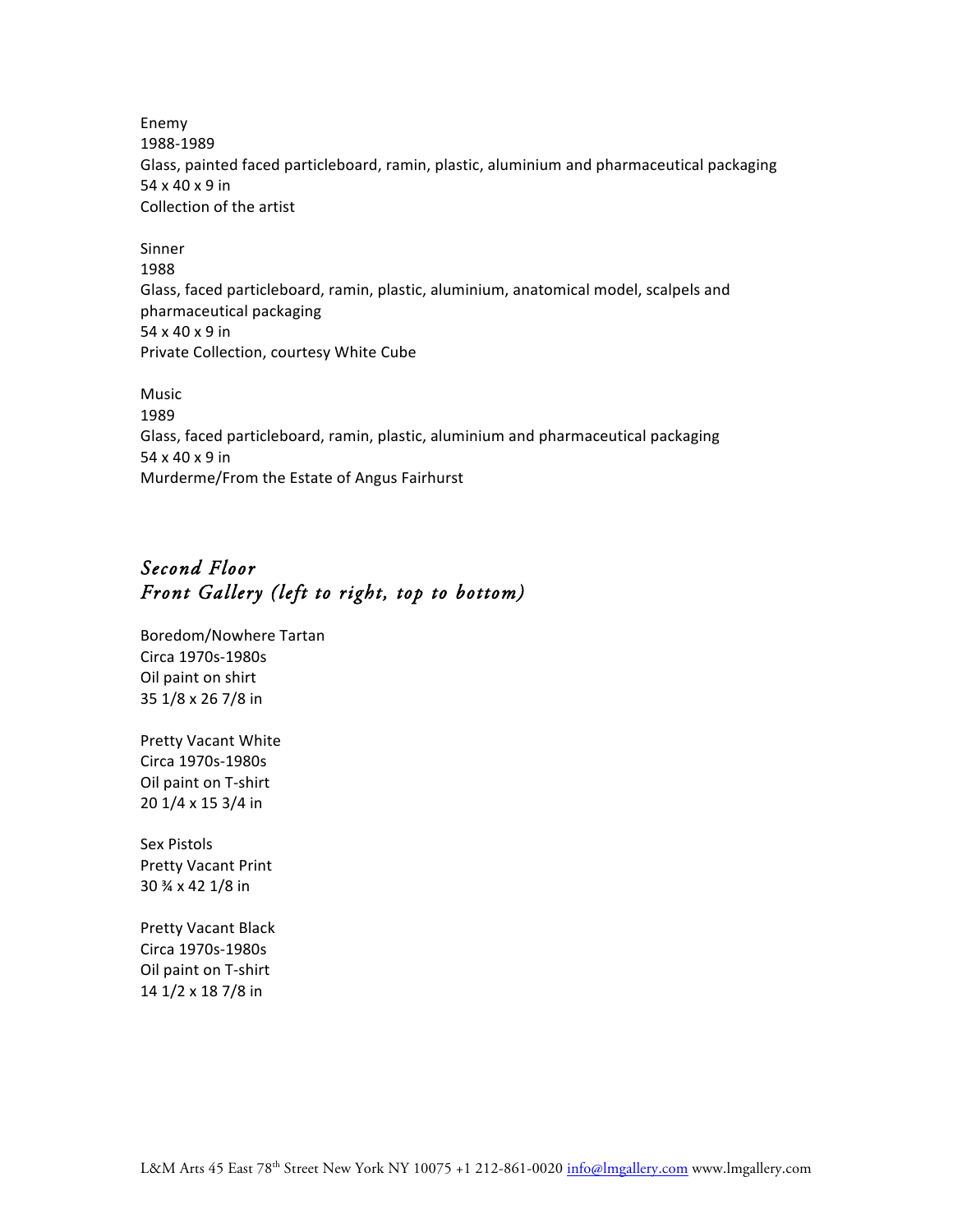Anarchy in the UK Union Jack Circa 1970s-1980s Oil paint on T-shirt 15 5/8 x 20 5/8 in

Sex Pistols Never Mind The Bollocks (V2086) 23 1/8 x 23 % in.

Two Cowboys Circa 1970s-1980s Oil paint on T-shirt 28 3/4 x 28 1/8 in

Never Mind the Bollocks Yellow Circa 1970s-1980s Oil paint on T-shirt 26 5/8 x 26 1/4 in

Sex Pistols Tour '77 Circa 1970s-1980s Oil paint on T-shirt 27 3/8 x 32 1/4 in

God Save the Queen Safety Pin Circa 1970s-1980s Oil paint on T-shirt 28 3/8 x 28 1/2 in

Destroy Swastika Circa 1970s-1980s Oil paint on T-shirt 27 3/4 x 27 1/2 in

God Save the Queen Torn Circa 1970s-1980s Oil paint on T-shirt 26 x 29 1/4 in

Vicious Accused Circa 1970s-1980s Oil paint on T-shirt 27 5/8 x 26 1/4 in